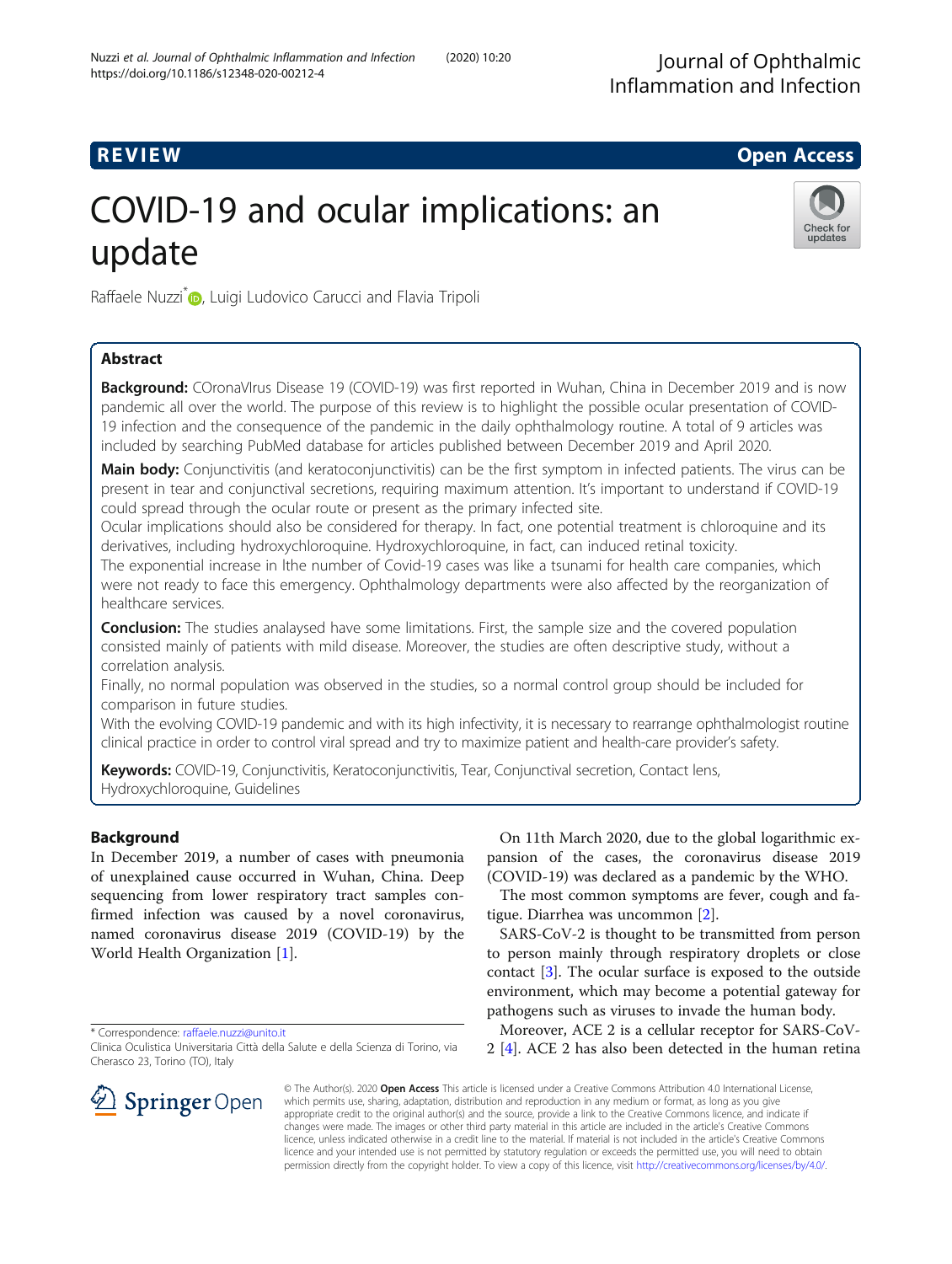[[5\]](#page-6-0), vascularised retinal pigment epithelium choroid [\[6](#page-6-0)] and cornea and conjunctival epithelia [\[7](#page-6-0)].

For these reasons, it's important to evaluate the clinical spectrum of ocular diseases caused by SARS-CoV- 2 infection.

Moreover, the exponential increase in the number of Covid-19 cases was like a tsunami for health care companies, which were not ready to face this emergency. Ophthalmology departments were also affected by the reorganization of healthcare services. So, it is necessary to rearrange ophthalmologist routine clinical practice in order to control viral spread and try to maximize patient and health-care provider's safety.

#### Main text

Articles were identified by searching PubMed database for articles published between December 2019 and April 2020.

A total of 9 articles was included.

#### Result

In a cross-sectional study of Liwen Chen et al., was studied the ocular manifestations and clinical characteristics of 534 cases of COVID-19 in China [\[8](#page-6-0)].

The median age of patients was 40 and 50 years at Mobile Cabin Hospital and Tongji Hospital, respectively. There was a similar number of men and women (134/ 129 and 134/137, respectively) in the two hospitals.

Of 534 COVID-19 patients, 25 patients (4.68%) presented with conjunctival congestion and 3 patients had conjunctival congestion as the initial symptom.

Dry eye (112, 20.97%), blurred vision (68, 12.73%), and foreign body sensation (63, 11.80%) ranked as the top three COVID-19 related ocular symptoms. The authors explain this due to the fact that COVID-19 patients are more likely to have a lot of time to use electronic products.

Only four patients reported a history of eye disease among the 25 cases—two reported conjunctivitis and two reported dry eye. These 25 patients did not report any other eye disease history or any symptoms associated with intraocular diseases (such as iritis, choroiditis, and retinal disease), which suggests that conjunctivitis may be the primary cause of the conjunctival congestion.

Conjunctival congestion and positive RT-PCR in pharyngeal swabs were found at the same time in four COVID-19 patients.

The conclusion of the study is that the conjunctival swab test for SARS-CoV-2 should be performed in patients with conjunctival congestion.

Moreover, among the 25 cases with conjunctival congestion, 18 (72%) had a history of hand-eye contact, 13 with frequent contact and 12 who never washed their hands, suggesting that hand-eye contact is possibly a high risk factor.

A study in the New England Journal of Medicine by Zhong Nanshan and other  $[1]$  $[1]$  $[1]$ , that analys the clinical features of patients infected with COVID-19, reported nine cases with conjunctival congestion among the 1099 cases enrolled (0.8%).

In a retrospective cohort study by Zohu and others, has been reported 3 cases of conjunctival congestion in 67 COVID-19 patients or suspected cases [[9\]](#page-6-0). Of the cases enrolled in the study, one was positive for the conjunctival sac 2019-nCoV test and two cases were suspicious positive. None of these three patients had ocular symptoms. One patient presented with conjunctivitis as the first symptom but had a negative conjunctival sac 2019-nCoV test. This kind of conjunctivitis has no specific manifestation, and can present in one eye or two eyes. In the early stage, it appears as common conjunctival hyperemia with fewer secretions. It is watery and akin to thin mucus. Occasionally small pieces of conjunctival hemorrhage are seen.

The authors concluded that the incidence of conjunctivitis in patients with new coronavirus pneumonia (NCP) is not high and that the concept that the virus is transmitted through the conjunctival route it is not supported.

Jianhua Xia and collegues evalueted the presence of coronavirus in tears and conjunctival secretions of patients with SARS-CoV-2 infection [[10](#page-6-0)].

Thirty confirmed novel NCP patients were selected at the First Affiliated Hospital of Zhejiang University from 26 January 2020 to 9 February 2020. At an interval of 2 to 3 days, tear and conjunctival secretions were collected twice with disposable sampling swabs for reversetranscription polymerase chain reaction (RT-PCR) assay.

Only one patient with conjunctivitis found viral RNA in his tear fluid and conjunctival secretion twice. The conjunctivitis was characterized by viral conjunctivitis with conjunctival congestion and aqueous secretion.

No viral RNA was detected in the tear fluid and conjunctival secretions of the severe or common-type patients without conjunctivitis.

The authors concleded that SARS-CoV-2 may be detected in the tears and conjunctival secretions in NCP patients with conjunctivitis. However, the possibility of virus particles in tear and conjunctival secretions in NCP patients without conjunctivitis cannot be completely ruled out.

Marvi Cheema [\[11](#page-6-0)] and others reported a case of coronavirus disease 2019 (COVID-19) with an initial medical presentation of keratoconjunctivitis, the first such reported case in North America. The patient, 29 years old, had as first sympton red eye with watery discharge. On examination, she had 20/20 visual acuity OU. Anterior segment examination of the affected eye was remarkable for 2+ conjunctival injection, 3+ follicles, 1 small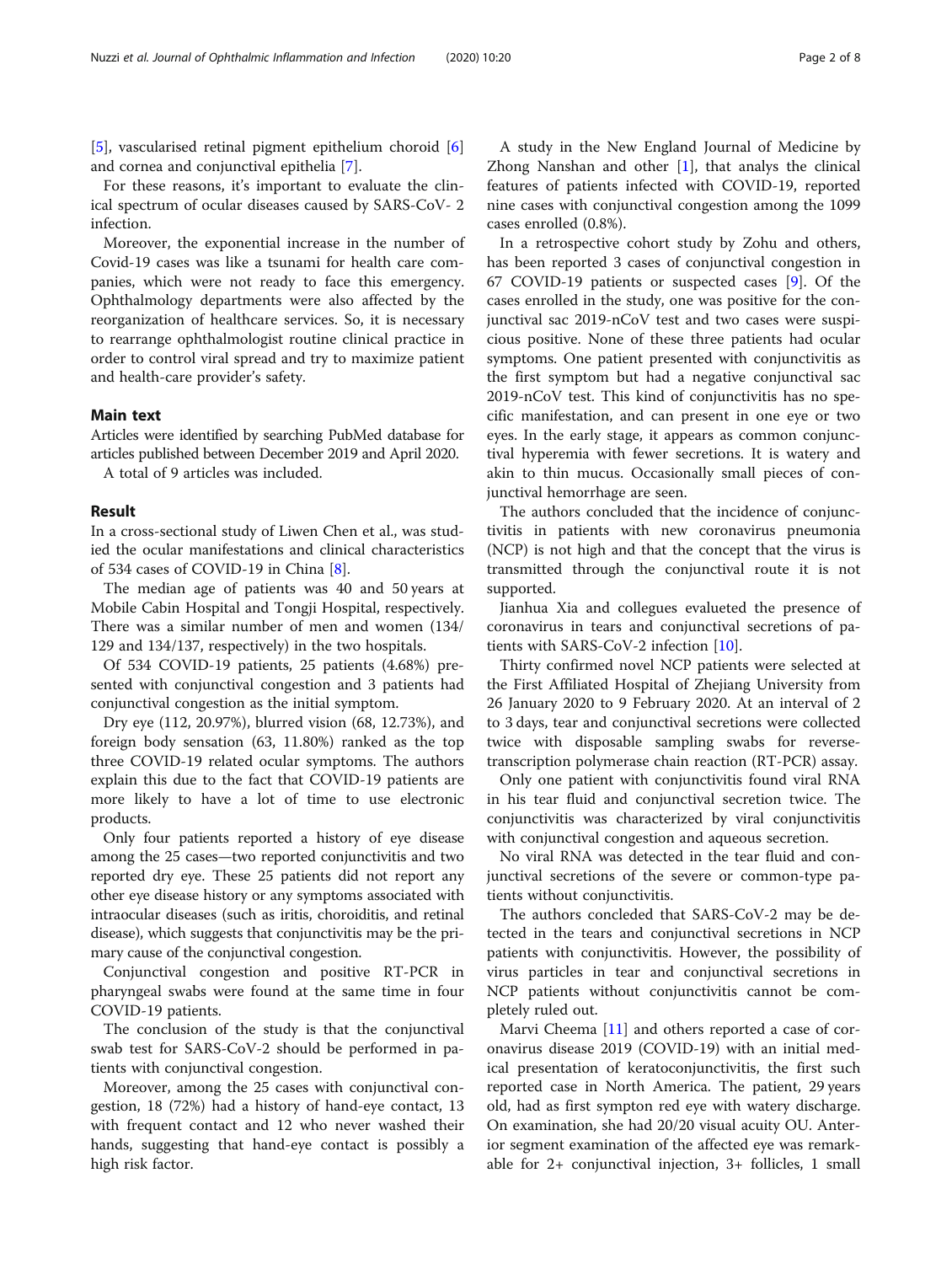pseudodendrite in the inferior temporal cornea, and 8 small (0.2 mm) subepithelial infiltrates with overlying epithelial defects at the superior temporal limbus. She was diagnosed with keratoconjunctivitis and a conjunctival swab of the affected eye was positive for the SAR-CoV-2 virus.

Lu Chen and colleagues [[12\]](#page-6-0) had describe the ocular manifestations of a hospitalised patient with confirmed 2019 novel coronavirus disease. Thirteen days afer illness onset, the 30 years old reported redness, foreign body sensation and tearing in both eyes without blurred vision. Slit lamp examination identified bilateral moderate conjunctival injection, watery discharge, inferior palpebral conjunctival follicles and tender palpable preauricular lymph nodes. No subconjunctival haemorrhage or pseudomembrane were observed. No lesions on the corneal or anterior chamber inflammation were detected.

He was diagnosed as bilateral acute conjunctivitis and RT-PCR assay demonstrated the presence of viral RNA in conjunctival specimen. The conjunctival swab specimens remained positive for SARS-CoV- 2 on 14 and 17 days after onset. On day 19, RT-PCR result was negative for SARS-CoV- 2.

They concluded that SARS-CoV- 2 is capable of causing ocular complications such as viral conjunctivitis in the middle phase of illness. However, conjunctival sampling might not be useful for early diagnosis because the virus may not appear initially in the conjunctiva.

Zhang et al. [\[13\]](#page-6-0) found that two patients with conjunctivitis was identified from 72 patients with a laboratory confirmed COVID-19. However, SARS-CoV-2 was found in ocular discharges by RT-PCR only in one COVID-19 patient. Although the incidence of conjunctivitis is extremely low, these results demonstrated that SARS-CoV-2 have shown a capacity to use the eye as a portal of entry and cause ocular disease. The entry of SARS-CoV-2 via the host functional receptor is mediated by ACE2 which is expressed in human cornea and conjunctival tissues.

They concluded that the negative results of conjunctival sac in other 71 patients may be owing to the lower viral concentration, the sampling time lag (mean time 18.15 days), and the lower positive rate of the inefficient diagnostic method.

Ziad and collegue  $[14]$  $[14]$  found that tracheal aspirates yelded significantly higher SARS-CoV loads, compared with the nasopharyngeal swab and sputum specimens. This suggests that the viral concentration and genome fraction is diverse in different sites. In consideration of the ocular surface is an open microenvironment, and the viral may transport to the inferior meatus of the nose rapidly, the SARS-CoV-2 concentration in ocular surface is likely to be very low.

De Wit et collegues [\[15\]](#page-6-0) demonstrated that, in the rhesus macaque model, MERS-CoV RNA could detect in the conjunctiva, and the viral loads could no longer be detected in the conjunctiva 6 days post infection.

Another thing needs to be considered is that the lower positiive rate of RT-PCR makes early of SARS-CoV-2 a challenge. Therefore, improvements in the sensitivity of molecular diagnostic methods need to be taking in the future.

A PubMed search on 24th March 2020 found no evidence that contact lens wearers are more likely to contract COVID-19 than spectacle wearers. The likely belief for this being a concern relates to the fact that SARS-CoV-2 has been isolated in tears, albeit to date, infre-quently [\[16](#page-6-0)] and also that the virus is known to be transferred by hand contact, and could be transferred to contact lenses during their application and removal. Thus, it is understandable this has been raised as a potential concern for increasing their risk of exposure to the virus. The consistent advice to protect individuals from the virus is to employ frequent handwashing with soap and water. The lipid envelope of the virus can be emulsified by surfactants such as those found in simple soap, which kills the virus [[17](#page-6-0), [18\]](#page-6-0).Best practice advice for contact lens wearers includes the same instructions that should be impered under all situations, regardless of the COVID-19 pandemic. When using contact lenses, careful and washing with soap ant water followed by hand drying with unused paper towels is paramount. For contact wearers, this should occur before every contact lens application and removal, and such practice reduces the risks of infection and inflammatory responses and is highly effective [[19](#page-6-0)]. It follows that as long as contact lens wearers are using correct hand hygiene techniques, they should be limiting any virus transmission to their ocular surface, and indeed, as already stated, there is currently no evidence that they are at any higher risk of developing COVID-19 infection than non-wearers [\[20](#page-6-0)].

To date, there have been no laboratory studies reported on the ability of coronaviruses to adhere to contact lenses, and none on the ability of disinfectants to kill coronaviruses adhered to contact lenses [[20](#page-6-0)].

There is no evidence of the presence of SARS-CoV-2 in the tears or conjunctival tissue of asymptomatic patients and even in those with confirmed disease, the presence of SARS-CoV-2 on the ocular surface is low [[16,](#page-6-0) [21](#page-7-0), [22](#page-7-0)]. Thus, binding of SARS-CoV-2 to contact lenses from the ocular surface in asymptomatic wearers would be unlikely [\[20](#page-6-0)].

A recent paper [[23\]](#page-7-0) has been cited as suggesting that silicone hydrogels are more likely to bind SARS-CoV-2 than hydrogels. However, this paper did not examine contact lens materials [[20\]](#page-6-0). The inanimate surfaces described in the paper [[23\]](#page-7-0) which most closely resemble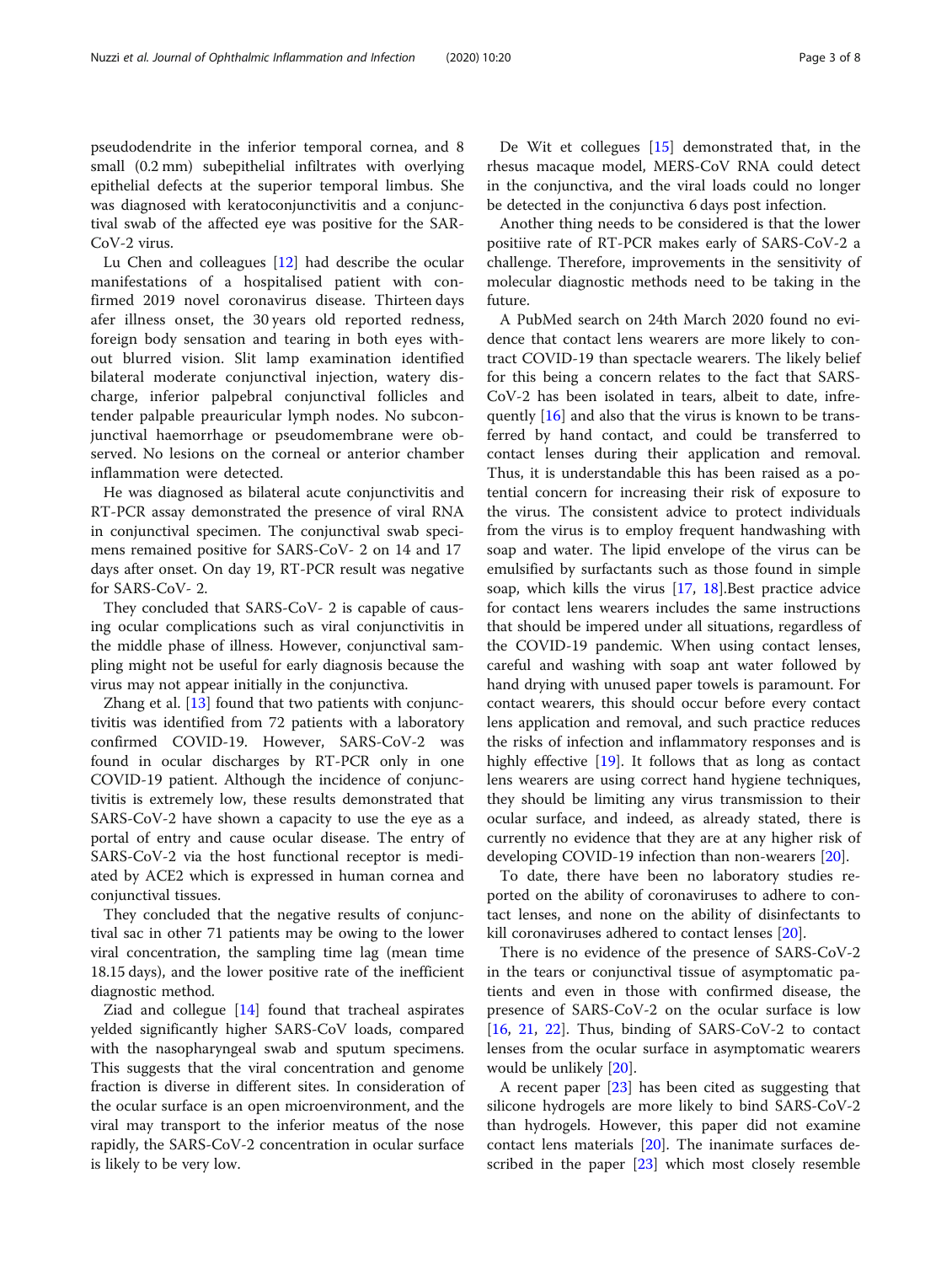<span id="page-3-0"></span>contact lens materials were "plastic" and silicon rubber. Neither of these materials appropriately represents the complex bulk and surface chemistry of contemporary contact lens materials and cannot be used to reflect the likely binding of any pathogenetic organism to modern day contact lenses [[20\]](#page-6-0). The factors governing the binding of SARS-CoV-2 to inanimate surfaces are so far unknown, but for a variety of waterborne viruses the major driving factors were electrostatic interactions (charge driven), followed by hydrophobic interactions, with only minor impact from van der Waals interactions [[20\]](#page-6-0).

#### **Discussion**

The purpose of this review is to highlight the possible ocular presentation of COVID-19 infection and the consequence of the pandemic in the daily ophtalmology routine.

Conjunctivitis (and keratoconjunctivitis) can be the first symptom in infected patients. The virus can be present in tear and conjuntival secretions, requiring maximum attention.

It's important to understand if COVID-19 could spread through the ocular route or present as the primary infected site.

Ocular implications should also be considered for therapy. In fact, one potential treatment is chloroquine and its derivatives [\[24,](#page-7-0) [25\]](#page-7-0), including hydroxychloroquine, which have both antiviral and anti-inflammatory effects. These compounds are effective against SARS-CoV-2 in vitro, but in vivo data are lacking. Although some encouraging outcomes have been reported, further evidence from coordinated multicentre trials is required.

Hydroxychloroquine can induced Retinal Toxicity [[26\]](#page-7-0) after long term usage. Retinopathy is rarely seen before 10 or more years of usage at the recommended dosage [\[27\]](#page-7-0). However, the doses proposed to treat COVID-19 are 4–5 times higher [[28\]](#page-7-0) and this must be considered during the therapy and the ocular implication must be investigated. It's important to analays the ocular fundus before, during and after the treatment.

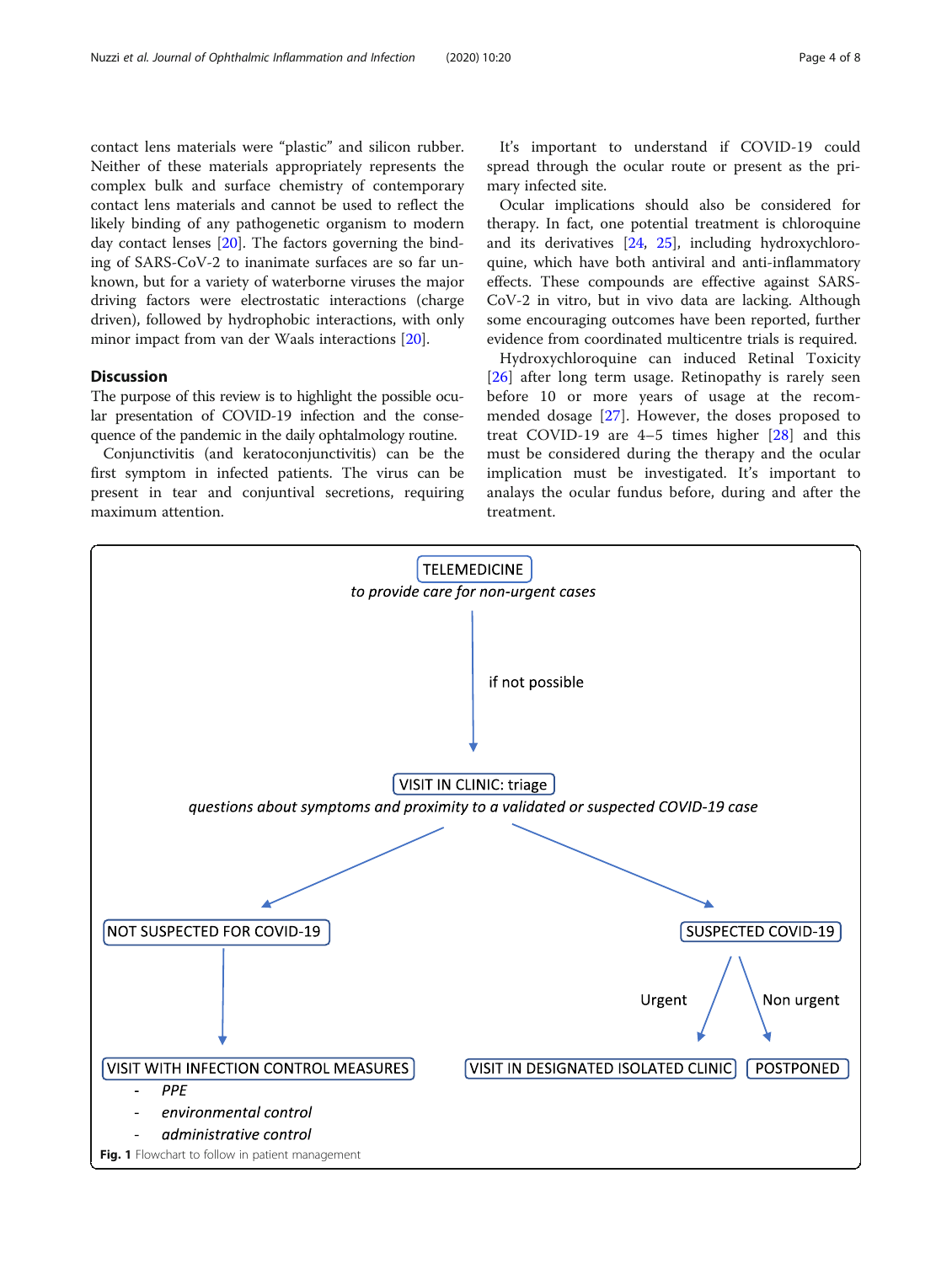<span id="page-4-0"></span>The exponential increase in the number of Covid-19 cases was like a tsunami for health care companies, which were not ready to face this emergency. Ophthalmology departments were also affected by the reorganization of healthcare services. We submitted a questionnaire to 14 health care companies present in Piedmont, in Italy.

In all there was a reduction in ambulatory activity, reserved only for urgent non-deferrable services. There was a reduction in shifts in the operating room, reserved for emergencies. In five cases, operating rooms were intended for COVID-19 patients with severe symptoms, sending urgent ophtalmology patients to other better equipped hospitals. Furthermore, in six hospitals, ophthalmology personnel were sent to the COVID-19 departments to carry out non-specialist assistance activities.

A dedicated Covid-free ophthalmology department has been maintained in only four healthcare companies. In

other cases, beds with other specialties have been merged, with the aim of freeing up as many hospital wards as possible for patients with COVID-19.

Even when the emergency is over, the guard cannot be lowered. In fact, ophthalmologists and other eye care professionals remain at higher risk of infection, due to the proximity to the patients during the physical examination.

It is important to think carefully about how to take care of patients until the World is declared COVID-free.

Several infection control measures are recommended (Fig. [1](#page-3-0)), subdivided into three categories [\[29\]](#page-7-0):

- use of PPE
- environmental control
- administrative control.

In addition, the use of telemedicine must be encouraged to provide care for non-urgent cases. Telemedicine

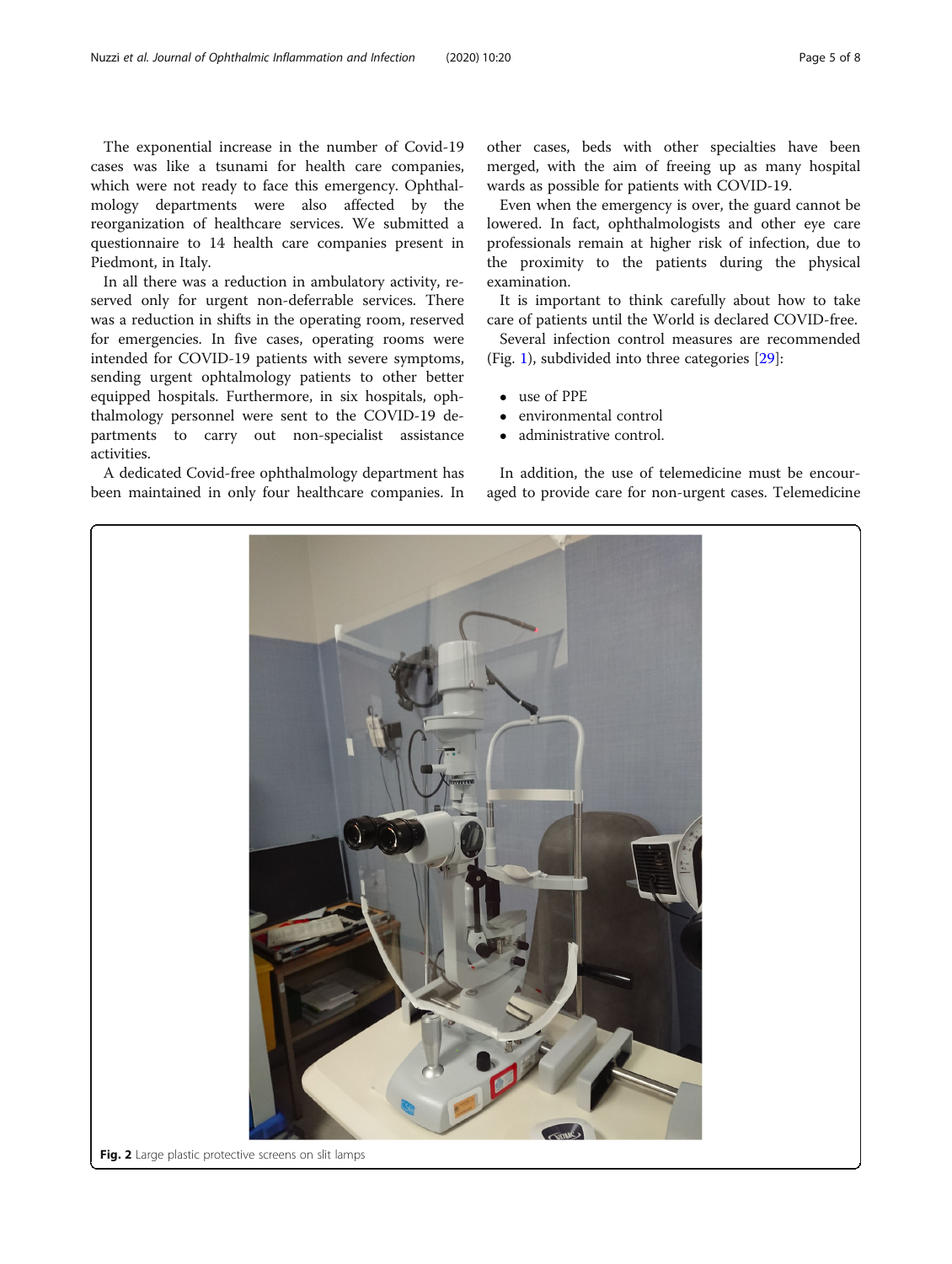is defined as the use of information technologies to support healthcare between participants who are separated from each other [\[30](#page-7-0)]. Fortunately, the current technologies allow an optimal management for less severe cases. "Routine post-op" care for cataract surgery in nonglaucomatous eyes, for example, could likely be cut further via telemedicine.

### PPE

The American Academy of Ophthalmology (AAO) [[31\]](#page-7-0) has published a report advising ophthalmologists to wear masks and eye protection when caring for patients potentially infected with COVID-19. In our opinion, it's important to use of PPE for all cases regardless of SARS status, as well as hand hygiene measures and use of gloves, N95 masks, goggles and gowns. The patient should not speaking during the slit lamp examination.

#### Environmental control

The installation of large plastic protective screens on slit lamps (Fig. [2](#page-4-0)) is essential to minimize the risk of droplet contamination between the patient and ophthalmologist. Even AAO [[31\]](#page-7-0) recommended this installation.

It's important the use of disinfectants specific to COVID-19 [[32\]](#page-7-0), including diluted household bleach (five tablespoons of bleach per gallon of water) and alcohol solutions with at least 70% alcohol.

Lai et al. [\[29](#page-7-0)] reported the importance of air ventilation in waiting areas.

#### Administrative control

Basic survey to identify patients with possible exposure to SARS-CoV- 2 or the development of COVID-19 should be performed.

This should include questions about symptoms (fever, dry cough, sore throat, headache, loss of taste/smell) and proximity to a validated or suspected COVID-19 case as well as travel to an endemic region [\[31](#page-7-0)]. This screening should be performed by calling the patient in advance; in alternative, at the front desk once the patient arrives at the clinic.

Balancing between the need to provide care and save sight and the risk of contracting COVID-19 should be considered with respect to each patient.

In addition, social distancing must be implemented in waiting areas by blocking alternating seats (Fig. 3).

Further precautions can be taken during the visit [[33\]](#page-7-0):

- the patient should enter without accompanying adults, if possible;
- Imaging devices will necessitate careful cleaning between patients. Automated perimetry needs to be completely revisited, since the perimetry bowl is not only a potential source of viral spread, but also notoriously difficult to clean without damage;
- use of disposable tonometers with single-use protective sleeves. Pneumotonometers and air-puff tonometry, both of which can presumably aerosolize the tear film and viral particles, may need to be avoided;

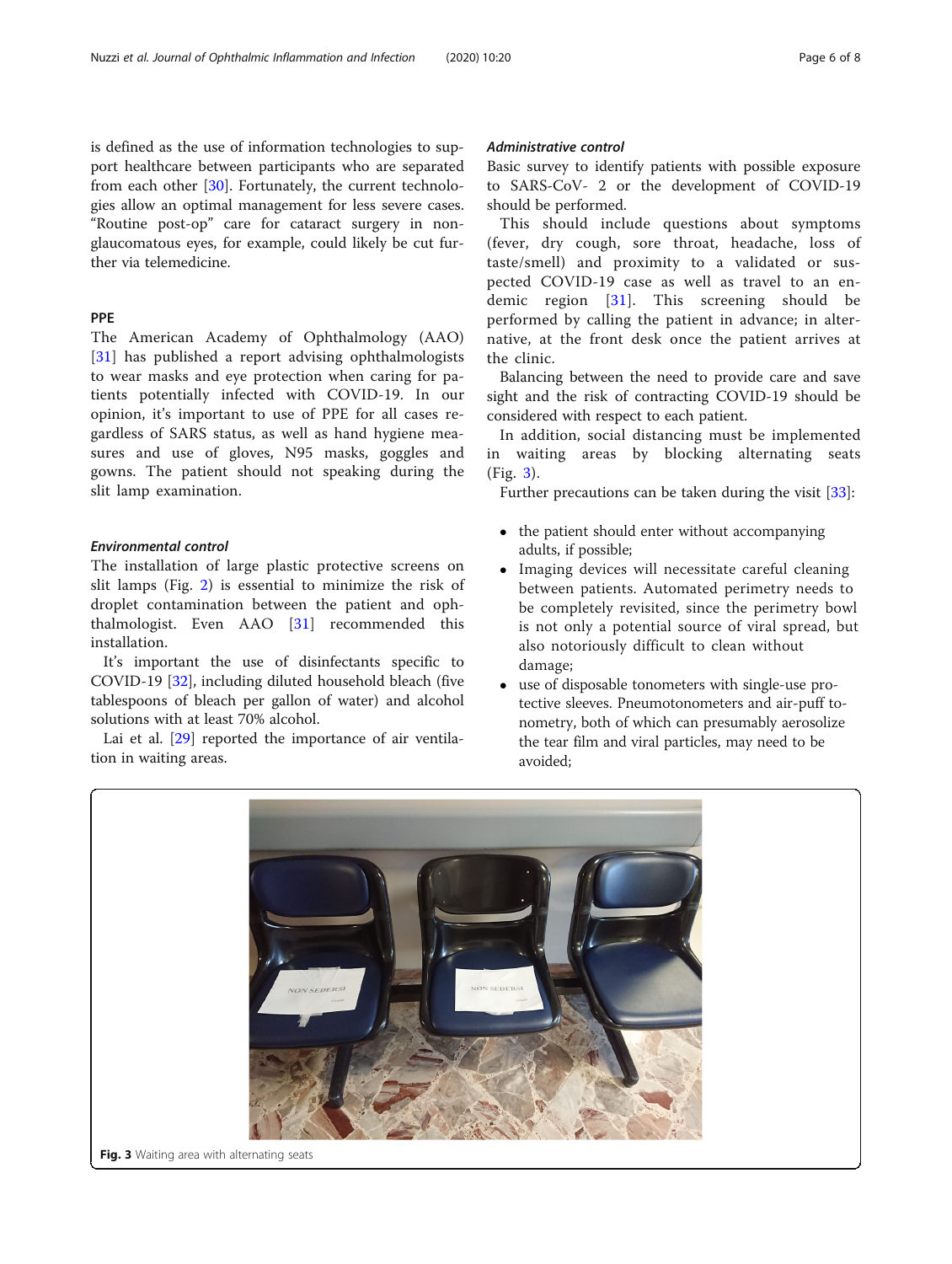- <span id="page-6-0"></span> use of single-use gonioscopy, laser and hand-held indirect lenses;
- multi-use eye drop bottles (dilating agents, for example) should be limited.

#### Conclusion

It is difficult to draw definitive conclusions about the ocular manifestations of COVID-19.

The studies analaysed, in fact, have some limitations. First, the sample size and the covered population consisted mainly of patients with mild disease. Moreover, the studies are often descriptive study, without a correlation analysis. Finally, no normal population was observed in the studies, so a normal control group should be included for comparison in future studies.

Anyway, with the evolving COVID-19 pandemic and with it's high infectivity, it is necessary to rearrange ophthalmologist routine clinical practice in order to control viral spread and try to maximize patient and health-care provider's safety.

It is essential to create COVID-free ophthalmology ward and a ward for suspected or confirmed diagnosis of COVID-19. Individuals with non-urgent ophthalmic problems who are suspected, probable or confirmed COVID-19 cases can be postoponed for medical treatment.

If the visit is urgent, they must be evaluated in a designated isolated clinic.

In the long run, it is helpful to capitalize on this experience and reorganize how we offer healthcare to our patients. In this regard, it is useful to consider a Hub and Spoke model, with a greater focus on prevention in the territorial hospital, referring only the most serious cases to major Eye clinics.

#### Abbreviations

AAO: American Academy of Ophthalmology; ACE 2: Angiotensin-converting enzyme 2; COVID-19: COronaVIrus Disease 19; PPE: Personal Protective Equipment; SARS-CoV-2: Severe Acute Respiratory Syndrome - Coronavirus - 2; WHO: World Health Organization

#### Acknowledgements

Not applicable.

#### Authors' contributions

All authors contributed to the research and review of the articles of the literature. All authors contributed equally to the writing of the article. RN sent questionnaires to healthcare companies for an analysis of the impact of the COVID-19 pandemic. The author(s) read and approved the final manuscript.

#### Funding

The authors does' not declare a specific grant for this research from any funding agency in the public, commercial or not-for- profit sectors.

#### Availability of data and materials

Not applicable.

#### Ethics approval and consent to participate

Not applicable.

#### Consent for publication

Not applicable.

#### Competing interests

The authors declare that they have no competing interests" in this section.

Received: 25 May 2020 Accepted: 7 August 2020 Published online: 04 September 2020

#### References

- 1. Lu H, Stratton C, Tang Y (2020) Outbreak of pneumonia of unknown etiology in Wuhan, China: the mystery and the miracle. J Med Virol 92:401– 402
- 2. Huang C, Wang Y, Li X et al (2020) Clinical features of patients infected with 2019 novel coronavirus in Wuhan, China. Lancet 395:497–506
- 3. Xu X, Chen P, Wang J et al (2020) Evolution of the novel coronavirus from the ongoing Wuhan outbreak and modeling of its spike protein for risk of human transmission. Sci China Life Sci 63(3):457–460
- 4. Zhou P, Yang X-L, Wang X-G et al (2020) A pneumonia outbreak associated with a new coronavirus of probable bat origin. Nature 579:270–273
- 5. Senanayake PS, Drazba J, Shadrach K et al (2007) Angiotensin II and its receptor subtypes in the human retina. Invest Ophthalmol Vis Sci 48:3301– 3311
- 6. Wagner J, Jan Danser AH, Derkx FH et al (1996) Demonstration of renin mRNA, angiotensinogen mRNA, and angiotensin converting enzyme mRNA expression in the human eye: evidence for an intraocular renin-angiotensin system. Br J Ophthalmol 80:159–163
- 7. Yan Sun LL, Pan X, Jing M (2006) Mechanism of the action between the SARS-CoV S240 protein and the ACE2 receptor in eyes. J Virol 6:783–786
- 8. Chen L, Deng C, Chen X, Zhang X, Chen B, Yu H, et al (2020) Ocular manifestations and clinical characteristics of 534 cases of COVID-19 in China: a cross-sectional study. MedRxiv. [https://doi.org/10.1101/2020.03.12.](https://doi.org/10.1101/2020.03.12.20034678) [20034678](https://doi.org/10.1101/2020.03.12.20034678).
- 9. Zhou Y, Zeng Y, Tong Y, Chen C (2020) Ophthalmologic evidence against the interpersonal transmission of 2019 novel coronavirus through conjunctiva. medRxiv; [https://doi.org/10.1101/2020.02.11.20021956.](https://doi.org/10.1101/2020.02.11.20021956)
- 10. Xia J, Tong J, Liu M, Shen Y, Guo D (2020) Evaluation of coronavirus in tears and conjunctival secretions of patients with SARS-CoV-2 infection. J Med Virol 92(6):589–594. [https://doi.org/10.1002/jmv.25725.](https://doi.org/10.1002/jmv.25725)
- 11. Cheema M, Aghazadeh H, Nazarali S, Ting A, Hodges J, McFarlane A, Kanji JN, Zelyas N, Damji KF, Solarte C (2020) Keratoconjunctivitis as the initial medical presentation of the novel coronavirus disease 2019 (COVID-19). Can J Ophthalmol 55:e125–e129
- 12. Chen L, Liu M, Zhang Z, Qiao K, Huang T, Chen M, Xin N, Huang Z, Liu L, Zhang G, Wang J (2020) Ocular manifestations of a hospitalised patient with confirmed 2019 novel coronavirus disease. Br J Ophthalmol 104:748–751
- 13. Sun X, Zhang X, Chen X, Chen L, Deng C, Zou X, et al (2020) The infection evidence of SARS-COV-2 in ocular surface: a single-center cross-sectional study. MedRxIV.
- 14. Memish ZA, Al-Tawfiq JA, Makhdoom HQ et al (2014) Respiratory tract samples, viral load, and genome fraction yield in patients with Middle East respiratory syndrome. J Infect Dis 210(10):1590–1594
- 15. de Wit E, Rasmussen AL, Falzarano D et al (2013) Middle East respiratory syndrome coronavirus (MERS-CoV) causes transient lower respiratory tract infection in rhesus macaques. Proc Natl Acad Sci U S A 110(41):16598– 16603
- 16. Xia J, Tong J, Liu M, Shen Y, Guo D (2020) Evaluation of coronavirus in tears and conjunctival secretions of patients with SARS-CoV-2 infection. J Med Virol 92:589–597
- 17. Wu D, Wu T, Liu Q, Yang Z (2020) The SARS-CoV-2 outbreak: what we know. Int J Infect Dis 94:44–48
- 18. World Health Organization, Coronavirus disease (COVID-19) advice for the public, (2020) Accessed 24 Mar 2020. [https://www.who.int/emergencies/](https://www.who.int/emergencies/diseases/novel-) [diseases/novel-](https://www.who.int/emergencies/diseases/novel-) coronavirus-2019/advice-for-public
- 19. Fonn D, Jones L (2019) Hand hygiene is linked to microbial keratitis and corneal in- flammatory events. Cont Lens Anterior Eye 42(2):132–135
- 20. Jones L, Walsh K, Willcox M, Morgan P, Nichols J The COVID-19 pandemic: important considerations for contact lens practitioners. Cont Lens Anterior Eye <https://doi.org/10.1016/j.clae.2020.03.012>